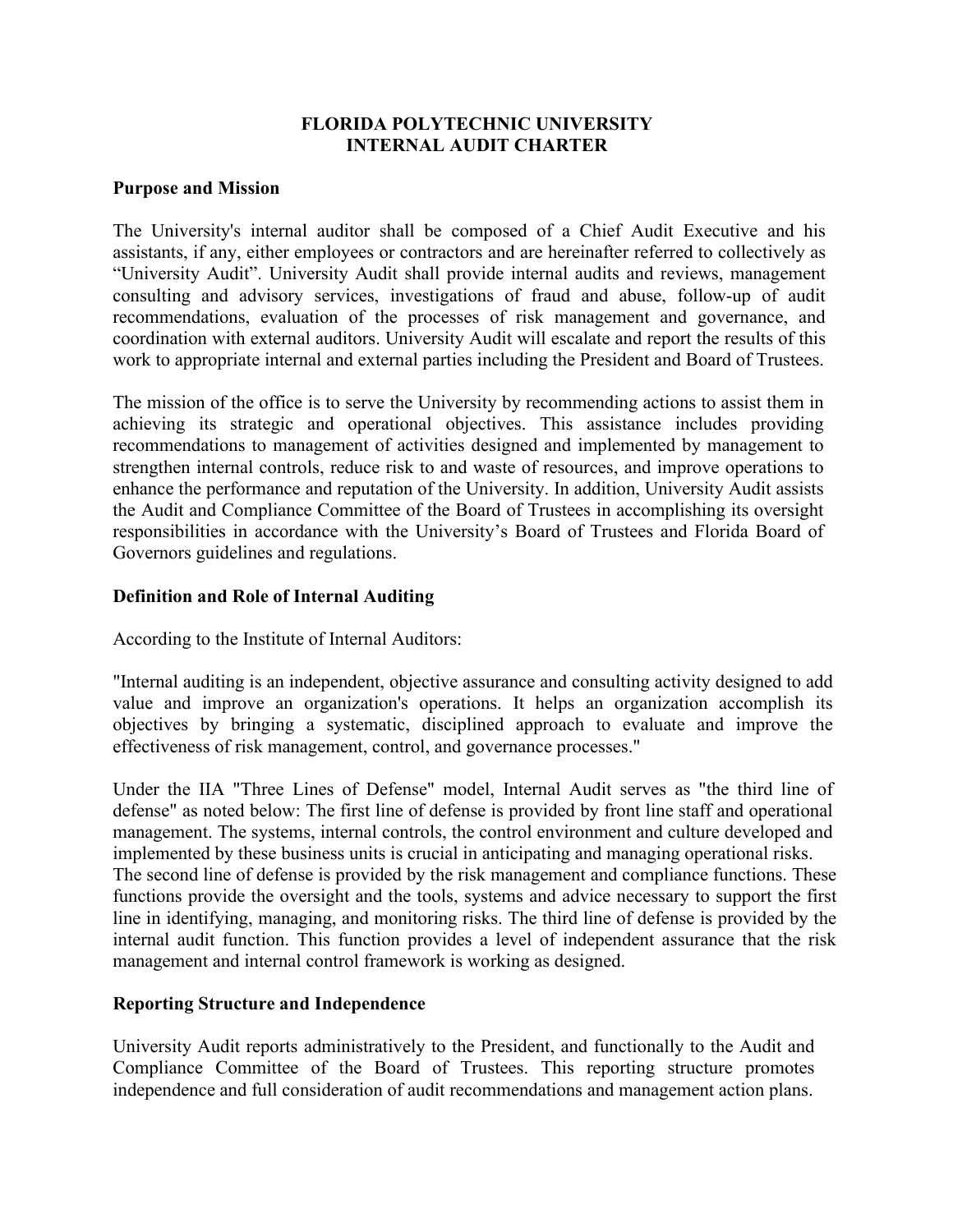All internal audit activities shall remain free of influence by any element in the organization, including matters of audit selection, scope, procedures, frequency, timing, or report content to permit maintenance of an independent and objective mental attitude necessary in rendering reports.

To maintain independence in accordance with serving as the "third line of defense" University Audit is **not authorized** to:

- Perform any operational duties (such as implementing or performing internal controls, developing University-wide or department level procedures, installing systems or preparing records or tendering legal opinions) for the areas of the University or any affiliated organizations external to the department.
- Initiate or approve accounting transactions or selection of third-party vendors external to the department.
- Direct the activities of any University employee not employed by University Audit, except to the extent such employees have been appropriately assigned to auditing teams or to otherwise assist the internal audit staff during the course of audit work in providing requested documentation or clarification of University processes and practices.

# **Authority**

University Audit has the authority to audit or investigate all areas of the University, including its direct support organizations, auxiliary facilities and services, faculty practice plan corporations, and other component units. Audits, reviews, and investigations shall not be restricted or limited by management, the President, or the Board of Trustees.

University Audit has unrestricted and timely access to records, data, personnel, and physical property relevant to performing audits, reviews, investigations, and consulting services. Documents and information given to internal auditors will be handled in the same prudent and confidential manner as by those employees normally accountable for those records. As required by law, University Audit will comply with the Florida Sunshine Law and public record requests. University Audit will notify the chair of the board of trustee's Audit and Compliance Committee or the President as appropriate, of any unresolved restriction, barrier or limitation to obtaining necessary information to perform their duties. If the University is not able to remedy such limitations, the chief audit executive shall timely notify the Board of Governors (through the OIGC) of any such restrictions, barrier, or limitation.

## **Duties and Responsibilities**

University Audit performs three types of projects:

• Perform audits and reviews according to the risk-based annual plan, which is submitted to the President and the Audit and Compliance Committee.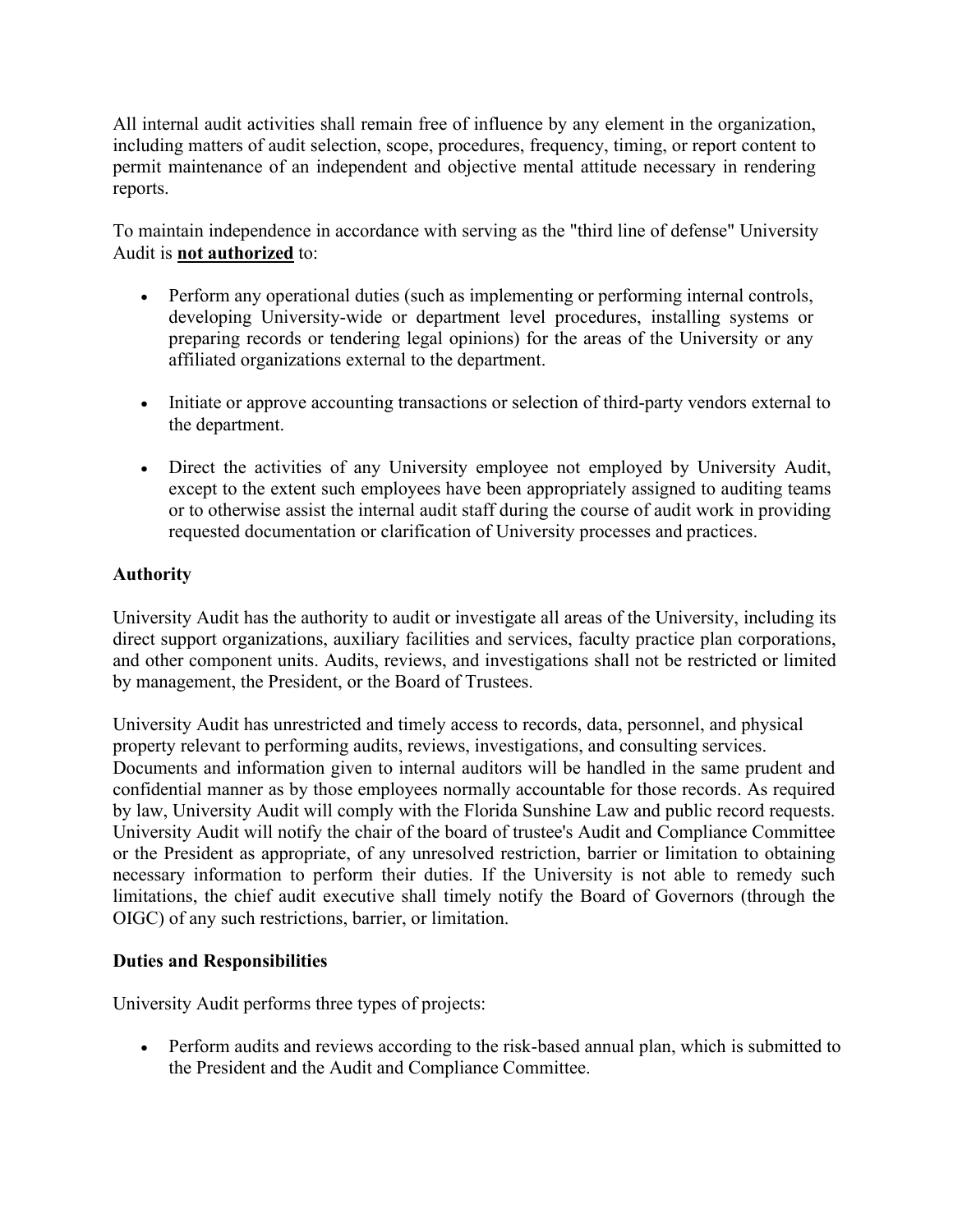- Audits are assurance services defined as examinations of evidence for the purpose of providing an independent assessment on governance, risk management, and control processes for the organization. Examples include financial, operational performance, compliance, systems and data security and due diligence engagements relating to vendors and third-party relationships.
- Consulting services, the nature and scope of which are agreed to with the client, are intended to add value and improve an organization's governance, risk management, and control processes without University Audit assuming management responsibility. Examples include reviews, recommendations (advice), facilitation of and providing guidance relating to management's control self-assessment initiatives, identification of leading practices, and providing training to the University community in areas such as fraud awareness, risk management, internal controls and other related subject matter.
- Investigations are independent evaluations of allegations generally focused on improper activities including misuse of University resources, fraud, financial irregularities, and academic integrity concerns along with research misconduct. Management will also be informed of any identified significant control weaknesses such as management override of controls along with unethical behavior, lack of academic integrity, failure to provide adequate oversight, or similar types of actions. In conjunction with performance of or participation in investigations across the University community, University Audit is responsible for determining whether allegations associated with an investigation fall under the State of Florida Whistle-blower Act in accordance with sections 112.3187- 112.31895, Florida Statutes.

In addition, as noted in Florida Board of Governors Regulation 4.002 State University Chief Audit Executives, University Audit is responsible to review statutory whistleblower information and coordinate all activities of the University as required by the Florida Whistle-blower's Act. When performing any of these activities, University Audit will focus on:

- a) Evaluating the economy, efficiency and effectiveness in the administration of University programs and operations
- b) Recommending adjustments to existing internal controls to enhance the prevention and detection of fraud and abuse within University programs and operations
- c) Examine the validity of significant and credible allegations relating to waste, fraud or financial mismanagement as provided in Board of Governors Regulation 4.001.

Audits will be scheduled and performed according to the risk-based annual plan, which is submitted to the President, the Audit and Compliance Committee and the Florida Board of Governors. The plan will be updated as necessary to reflect changes in the University's strategic plan, program initiatives, and external environmental factors along with accommodating requests